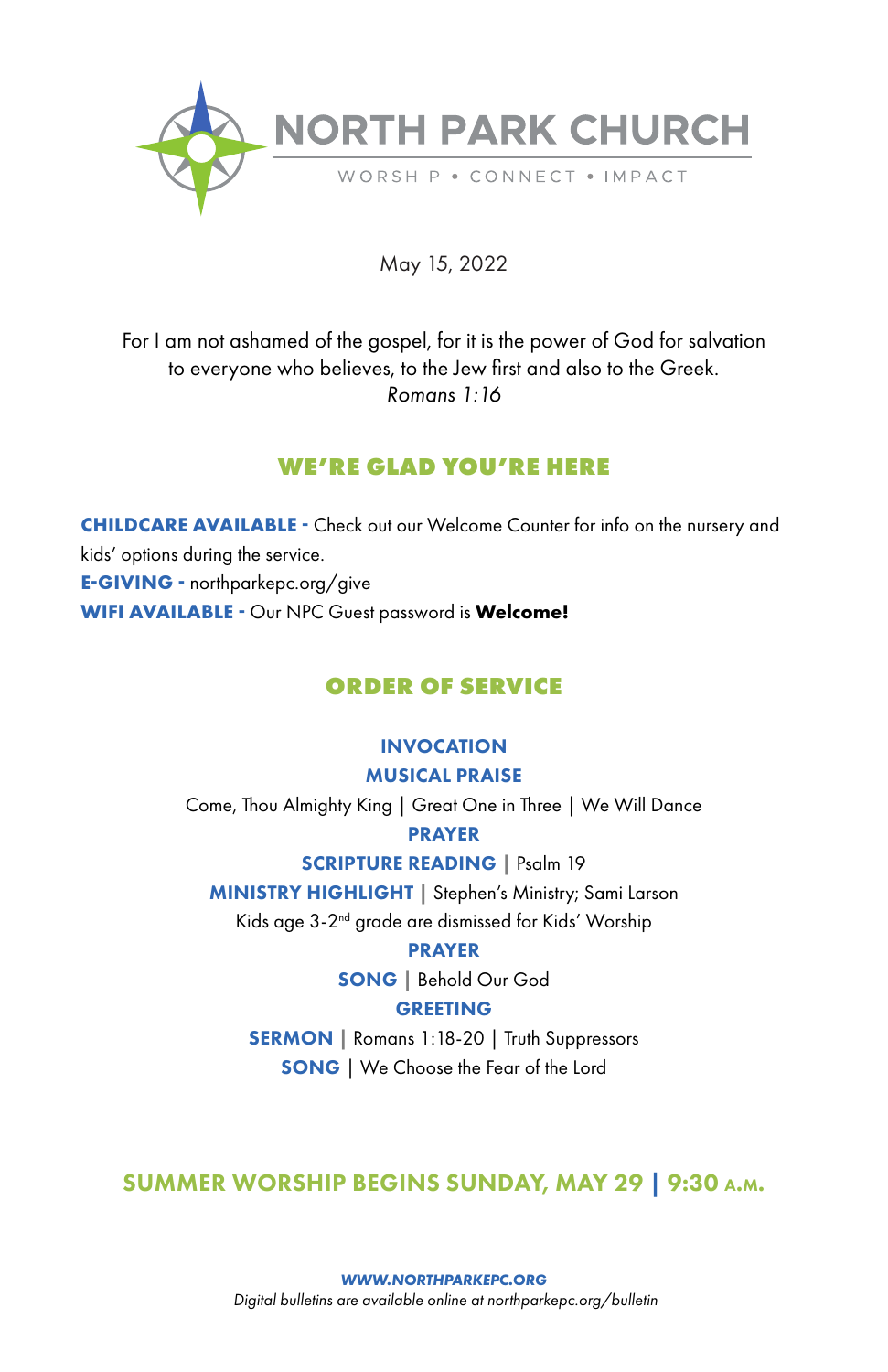# **ROMANS, PART 6: TRUTH SUPPRESSORS DAN HENDLEY | ROMANS 1:18-20**

**SCRIPTURE REFERENCES |** New American Standard Bible is used unless otherwise indicated

#### *ROMANS 1:18-32*

I am eager to preach the gospel to you also who are in Rome. 16For I am not ashamed of the gospel, for it is the power of God for salvation to everyone who believes, to the Jew first and also to the Greek. 17For in it the righteousness of God is revealed from faith for faith, as it is written, "The righteous shall live by faith." <sup>18</sup>For the wrath of God is revealed against all ungodliness and unrighteousness of men. <sup>19</sup> Because that which is known about God is evident within them; for God made it evident to them. <sup>20</sup>For since the creation of the world His invisible attributes, His eternal power and divine nature, have been clearly seen, being understood through what has been made, so that they are without excuse. <sup>21</sup> For even though they knew God, they did not honor Him as God or give thanks, but they became futile in their speculations, and their foolish heart was darkened. <sup>22</sup> Professing to be wise, they became fools, 23and exchanged the glory of the incorruptible God for an image in the form of corruptible man and of birds and four-footed animals and crawling creatures.  $24$ Therefore God gave them over in the lusts of their hearts to impurity, so that their bodies would be dishonored among them. <sup>25</sup>For they exchanged the truth of God for a lie, and worshiped and served the creature rather than the Creator, who is blessed forever. Amen.  $26$ For this reason God gave them over to degrading passions; for their women exchanged the natural function for that which is unnatural, <sup>27</sup>and in the same way also the men abandoned the natural function of the woman and burned in their desire toward one another, men with men committing indecent acts and receiving in their own persons the due penalty of their error. <sup>28</sup> And just as they did not see fit to acknowledge God any longer, God gave them over to a depraved mind, to do those things which are not proper, <sup>29</sup>being filled with all unrighteousness, wickedness, greed, evil; full of envy, murder, strife, deceit, malice; they are gossips, <sup>30</sup>slanderers, haters of God, insolent, arrogant, boastful, inventors of evil, disobedient to parents, <sup>31</sup> without understanding, untrustworthy, unloving, unmerciful; <sup>32</sup> and although they know the ordinance of God, that those who practice such things are worthy of death, they not only do the same, but also give hearty approval to those who practice them.

#### *PSALM 19:1-2*

The heavens are telling of the glory of God; and their expanse is declaring the work of His hands. 2 Day to day pours forth speech, and night to night reveals knowledge.

#### *PSALM 10:3-4*

For the wicked boasts of his heart's desire, and the greedy man curses and spurns the Lord. 4 The wicked, in the haughtiness of his countenance, does not seek Him. All his thoughts are, "There is no God."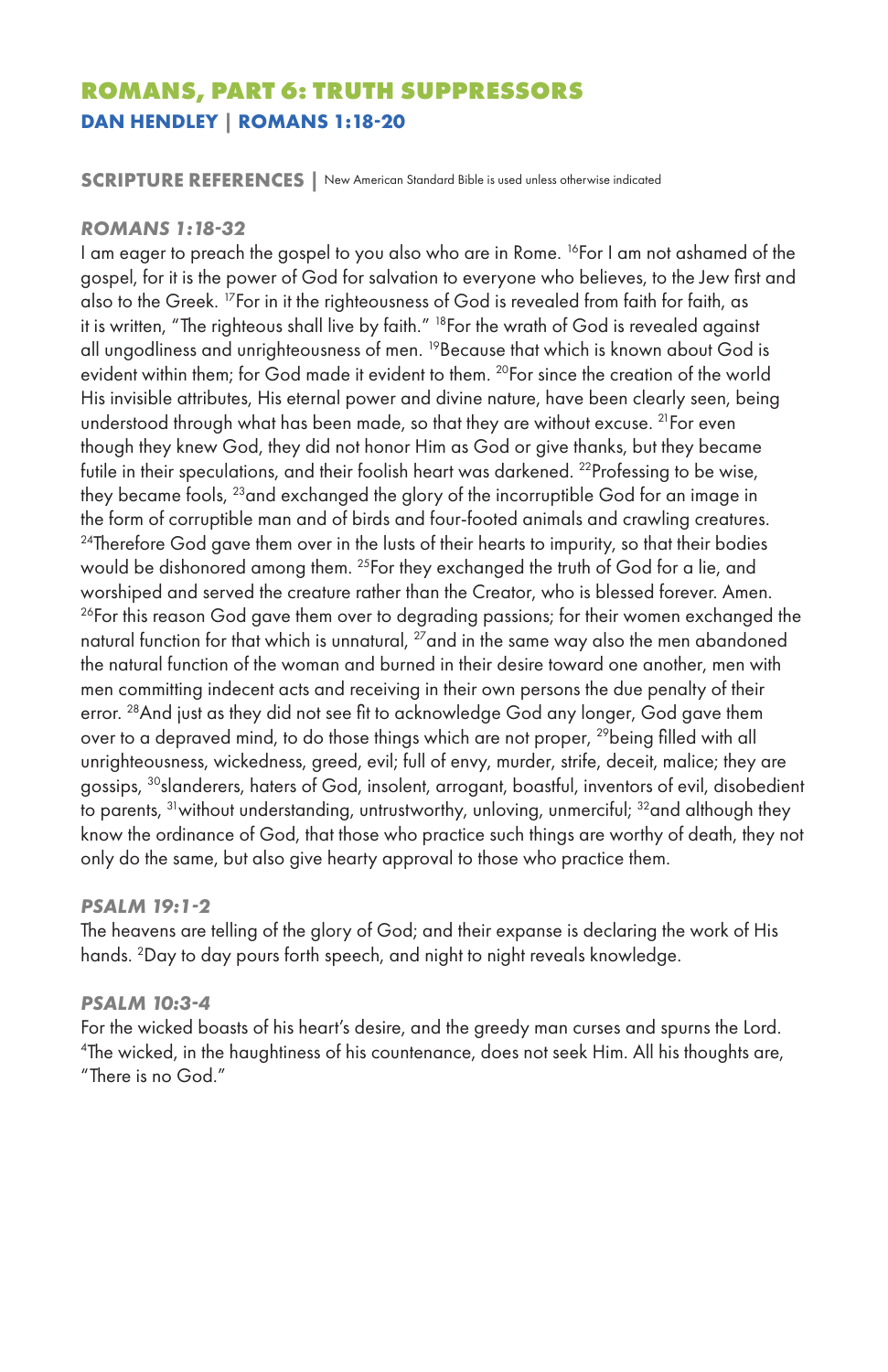## **ANNOUNCEMENTS**

## **TREKKERS**

#### TODAY | 4:30 - 6:00 p.m. | ROOM 112 & OUTSIDE

All 2<sup>nd</sup> - 5<sup>th</sup> graders are welcome to come to our final TREKKERS for this school year. Bring a friend and your bible! Questions? See Beth Morley (*mrsbmorley@gmail.com*) or Kim Mycyk (*kmycyk@gmail.com*).

#### **OFFICER NOMINATIONS**

#### DEADLINE: TODAY

Elder and Deacon nominations are open until May 15. Send nominations to Pastor Dan (*danhendley@northparkepc.org*) or fill out a form and place in the box at the Great Awakening counter.

### **5K WALK/RUN FOR UKRAINE**

## TUESDAY, MAY 17 | 5:30 p.m. | NORTH PARK POOL

Join us as we prayer walk and run for Ukrainian refugees. We'll start with the walk/run (your choice) by the pool area and end with a picnic at the Harmar Pavilion. Sign up in the lobby or by emailing Pastor Ben (*benburkholder@northparkepc.org*).

### **ALL CHURCH WORK DAY**

#### SATURDAY, MAY 21 | 9:00 a.m. - 4:00 p.m. | NORTH PARK POOL

Please talk to Mark Sharpnack (*marksharpnack@northparkepc.org*) or Dan Sherwin (*danielsherwin613@gmail.com*) or sign up at the table in the lobby if you are free to help beautify our campus. Lunch will be provided.

### **CHILDREN'S MINISTRY SUNDAE SUNDAY**

#### SUNDAY, MAY 22 | 9:45 a.m. | CM SUNDAY SCHOOL ROOMS

You're invited to bring your children for our annual ice cream Sunday. All kids who attend Sunday School on this day are welcome to enjoy an ice cream treat to wrap up a great year in Sunday School. Questions? See Kelly Laird (*kellylaird@northaprkepc.org*).

#### **NPC ENCOUNTER**

#### SUNDAY, MAY 22 | 5:00 - 8:00 p.m. | ROOM 107

You're invited to get a crash course on all things NPC and begin the process to becoming a member at North Park Church. Pastor Dan will lead the fast-paced and informative North Park ENCOUNTER where a delicious meal will be provided. Sign up via email or by speaking to Pastor Dan (*danhendley@northparkepc.org*).

### **SHARING YOUR FAITH MADE EASY**

#### SUNDAY, JUNE 5 | AFTER WORSHIP | SANCTUARY

Sharing your faith can be intimidating. Pastor Ben would love to help you feel confident and encouraged about sharing your faith so you are invited for a training session that will give you the tools to share the Gospel in just a few minutes. Childcare will be provided. Sign up in the lobby or by emailing Pastor Ben (*benburkholder@northparkepc.org*).